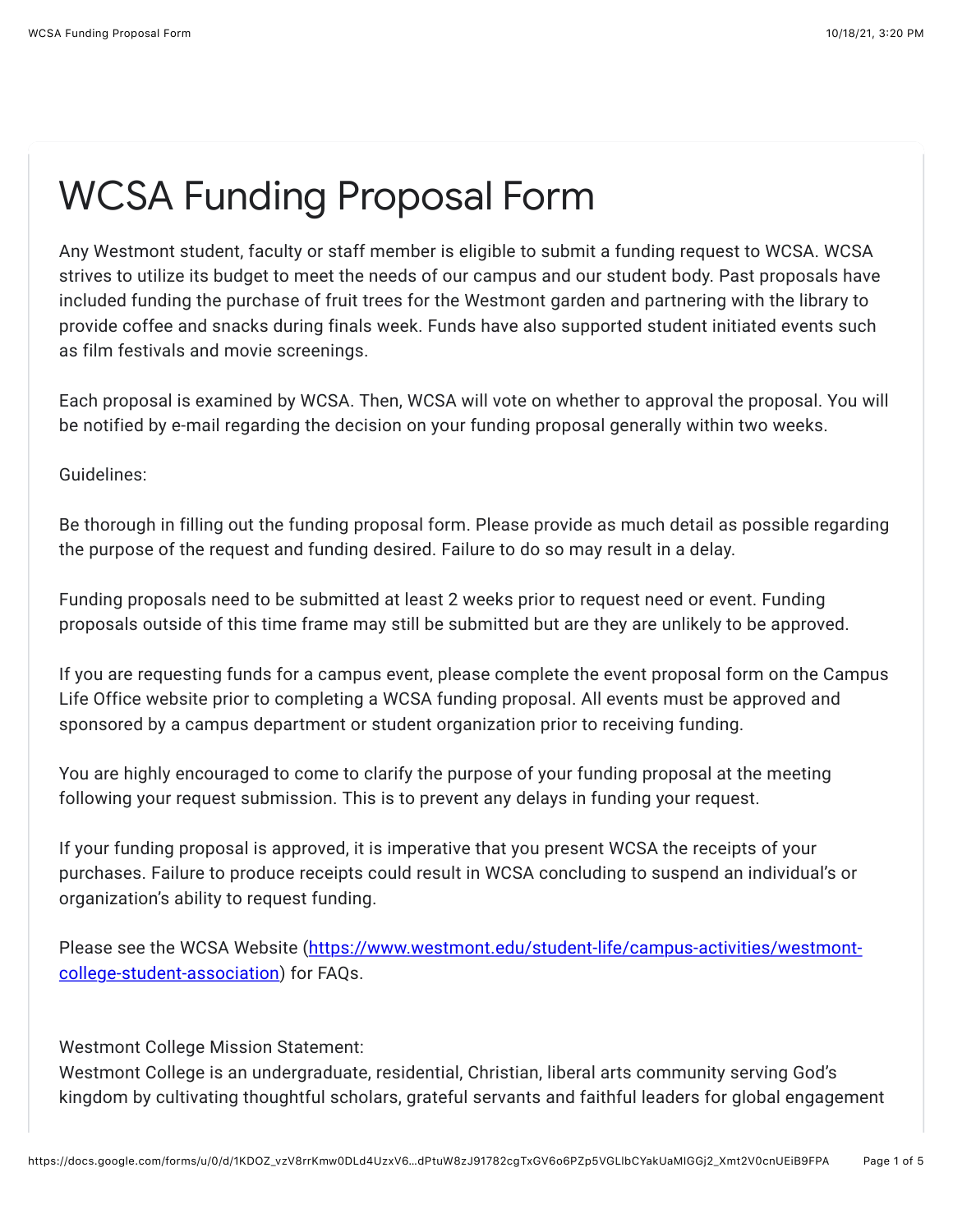with the academy, church and world.

## WCSA Mission Statement:

WCSA is the voice that represents the diverse views, beliefs, needs, and desires of our student body. We seek to unify faculty, staff, administration, and students by promoting communication and initiating change at Westmont College.

Group Name \*

InterCultural Programs

Contact Person \*

Tiana Krukar

Contact Email \*

tkrukar@westmont.edu

Project Name \*

Women's DiversiTEA

Department Affiliation \*

InterCultural Programs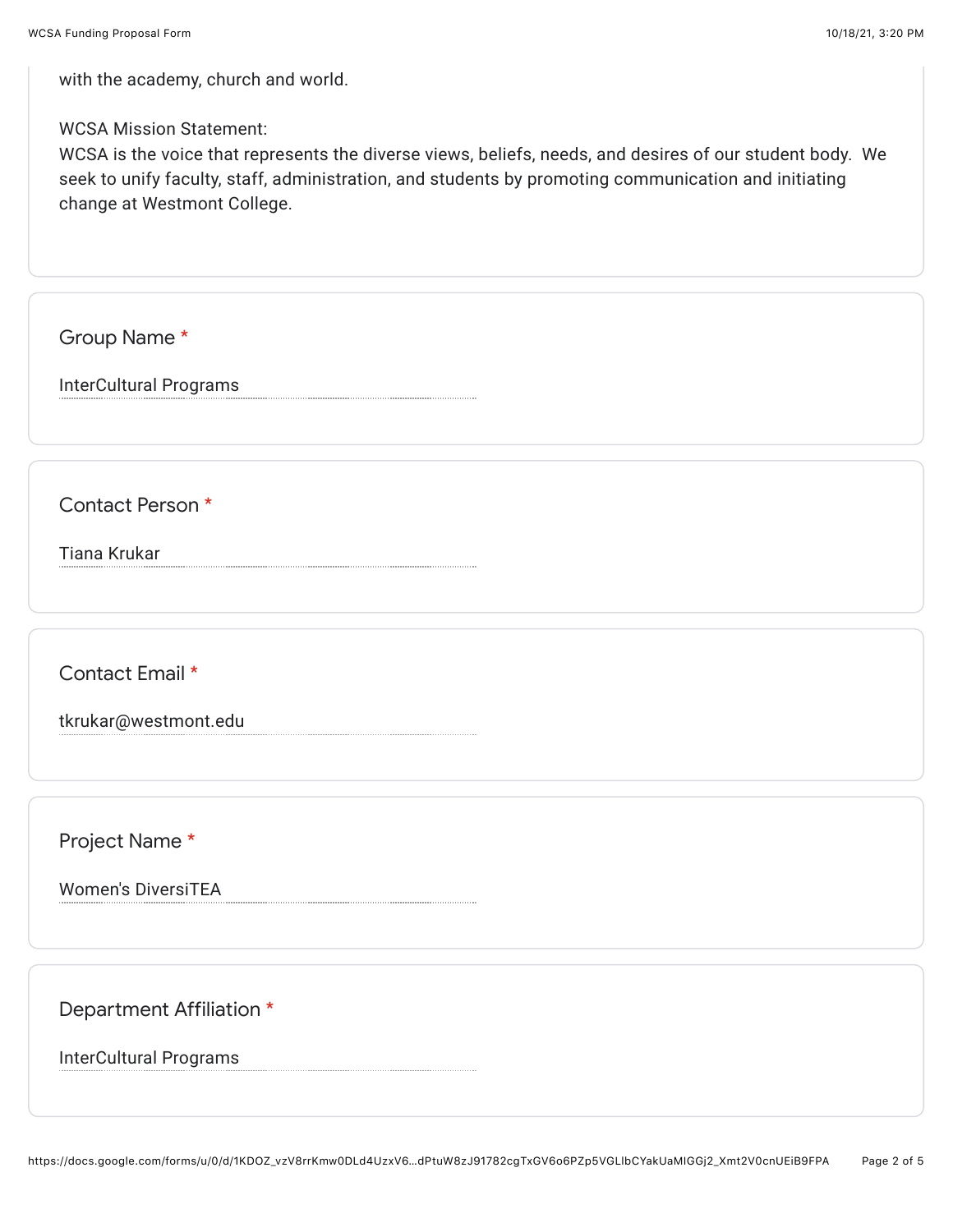| Proposal Date * |  |  |  |
|-----------------|--|--|--|
| MM DD<br>YYYY   |  |  |  |
| 10 / 18 / 2021  |  |  |  |
|                 |  |  |  |
|                 |  |  |  |
| Project Date *  |  |  |  |
| MM DD YYYY      |  |  |  |
| 10 / 30 / 2021  |  |  |  |
|                 |  |  |  |

| Is the event open to the entire student body? *       |
|-------------------------------------------------------|
| Yes                                                   |
| No                                                    |
|                                                       |
|                                                       |
| Has your group submitted a funding proposal before? * |
| Yes                                                   |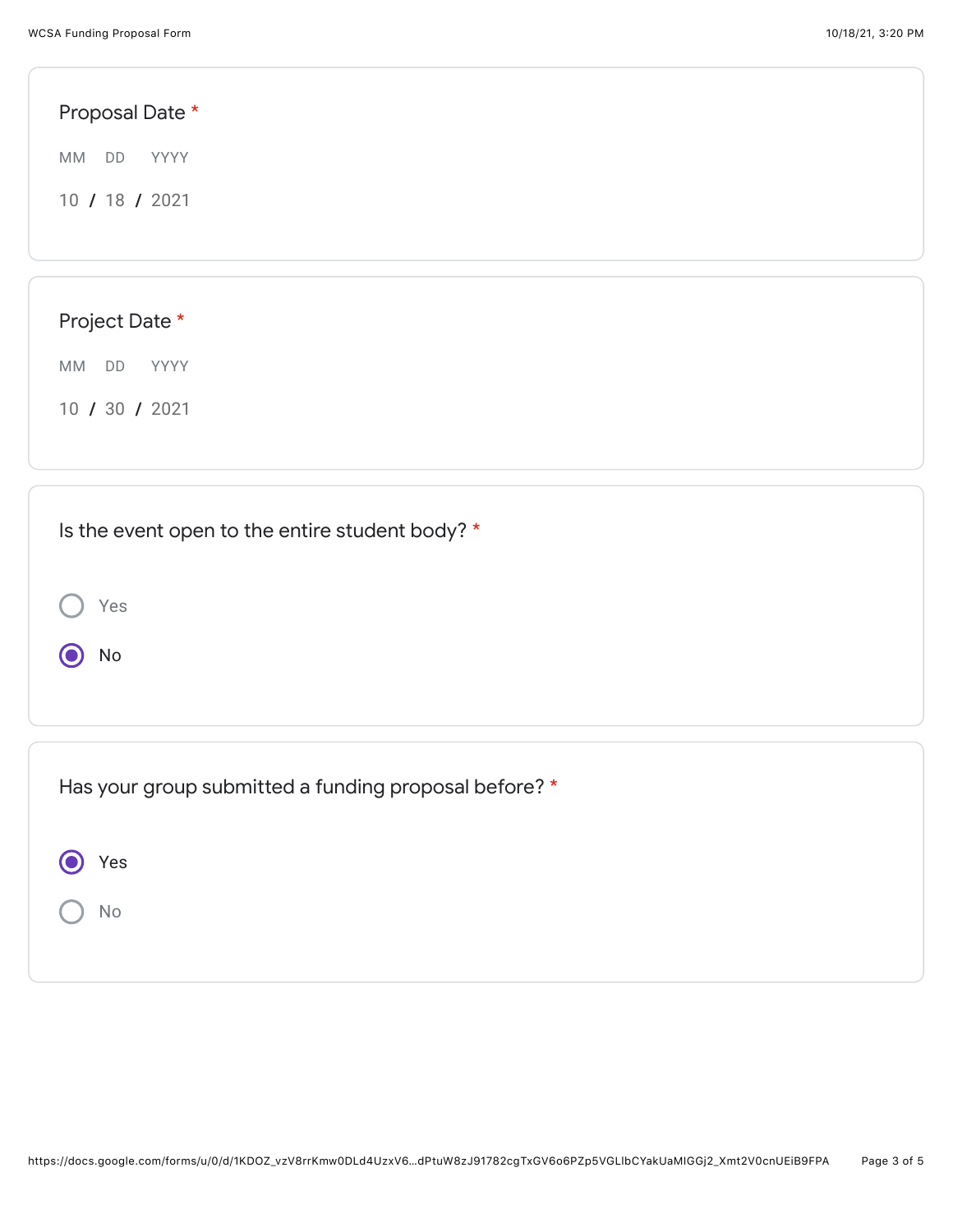If yes, when?

Fall 2021

Describe the nature of your project (Target population, number of students involved, length of project, etc.) \*

In previous years, this event has garnered 50-80 people so we hope to have attendance in that range again this year. It is a 2 hour event from 10am-noon and will have breakfast catering.

What do you hope to achieve with this project? \*

We intend for this event to be primarily for women on campus (students, staff, & faculty) to come together and engage in fellowship and learning. Our keynote speaker Arielle Estoria is a spoken word artist with expertise in women empowerment and the intersection of faith in that space. There will be space also for breakout groups and socializing to give space for people to just be and explore how Arielle's message can apply to our lives.

How much money are you requesting from WCSA? Please provide an itemized budget (item, price, and total amount). \*

\$500, we hoped to get money from Edee but that doesn't look like it will pan out. Arielle ended up requesting that we book her a room and we hope to have a little more money to spend on decorations.